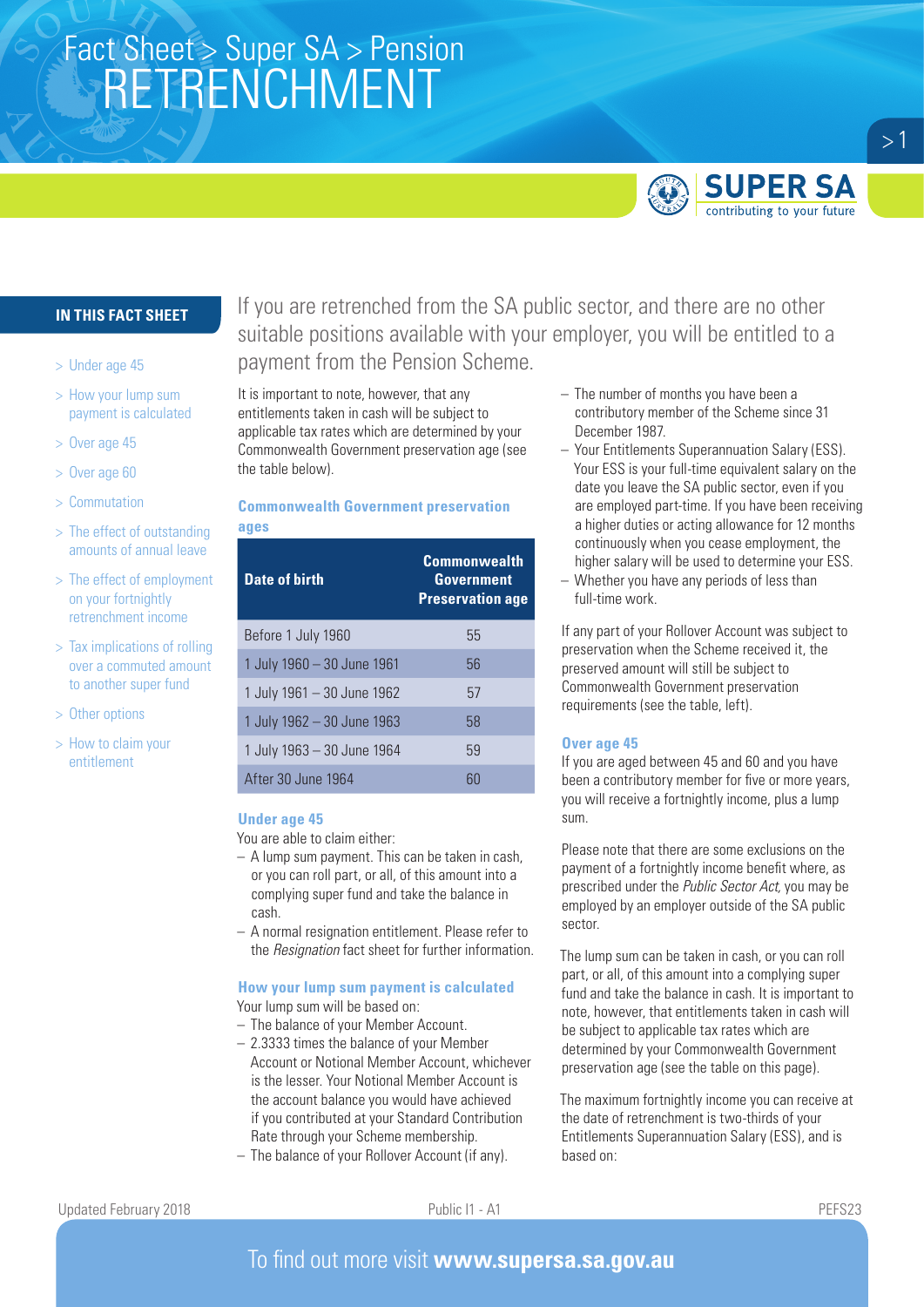# Fact Sheet > Super SA > Pension<br>CONTINUALINATION RETRENCHMENT



## **IN THIS FACT SHEET**

- > Under age 45
- > How your lump sum payment is calculated
- > Over age 45
- > Over age 60
- > Commutation
- > The effect of outstanding amounts of annual leave
- > The effect of employment on your fortnightly retrenchment income
- > Tax implications of rolling over a commuted amount to another super fund
- > Other options
- > How to claim your entitlement
- Your accrued contribution points subject to a maximum of your standard points (until the date of retrenchment).
- The number of months between your retrenchment date and age 60, adjusted for any periods of part-time employment.
- Whether you have contributed at your standard contribution rate throughout your Scheme membership.
- Whether you have had any periods of less than full-time employment during your Scheme membership.
- Whether you are an active contributor at your date of retrenchment.

Your ESS is your full-time equivalent salary on the date you leave the SA public sector, even if you are employed part-time. If you have been receiving a higher duties or acting allowance for 12 months continuously when you cease employment, the higher salary will be used to determine your ESS.

The lump sum you receive will be based on: – Your final ESS.

- The number of months you were a contributory member after 31 December 1987, adjusted for any periods of part-time employment.
- The balance of your Rollover Account (if any).

The balance of your Rollover Account may be subject to Commonwealth Government preservation rules. Any preserved amounts must be rolled over into a complying super fund.

#### **Over age 60**

If you are over age 60, you will receive your normal retirement entitlement.

Once you reach age 60, you will receive a 10% tax offset on the first \$100,000 of your annual pension, which will reduce your tax.

#### **Commutation**

If you are aged over 55 on the date you are retrenched and are entitled to receive a fortnightly income, you are able to commute, or exchange, all or part of your fortnightly income to a lump sum. You will have three months from the date you start receiving your fortnightly income to do this.

If you are under age 55 and retrenched, and entitled to receive a fortnightly income, when you reach the age of 55 you will be given the option of commuting part or all of your fortnightly income that you are actually receiving to a lump sum, provided you do so within three months of reaching the age of 55.

If any part of your fortnightly income is reduced at age 55 due to you receiving other income and you commuted part or all of your actual fortnightly income at age 55 you will be entitled, within three months of reaching age 60, to commute part or all of the fortnightly income that was not available for you to commute at age 55.

It is important to note, however, that entitlements taken in cash will be subject to applicable tax rates which are determined by your Commonwealth Government preservation age (see the table on page 1).

## **The effect of outstanding amounts of annual leave**

If you are entitled to receive a fortnightly income and you are paid a lump sum in lieu of any outstanding amounts of annual (recreation) leave, your retrenchment date, for super purposes, will be extended to include the number of days of annual leave for which you have been paid. Your fortnightly income will be calculated from this date and paid from the following day.

### **The effect of employment on your fortnightly retrenchment income**

You are able to work while you are receiving a fortnightly retrenchment income. However, you will be income assessed by Super SA until you turn 60. This means that you will be able to earn the difference between your fortnightly income and your Superannuation Salary without it affecting your fortnightly income.

Your Superannuation Salary is the salary you would have been paid if you were still in your former position. If this position no longer exists, your last known salary will be indexed annually by the Consumer Price Index (CPI), all groups for Adelaide.